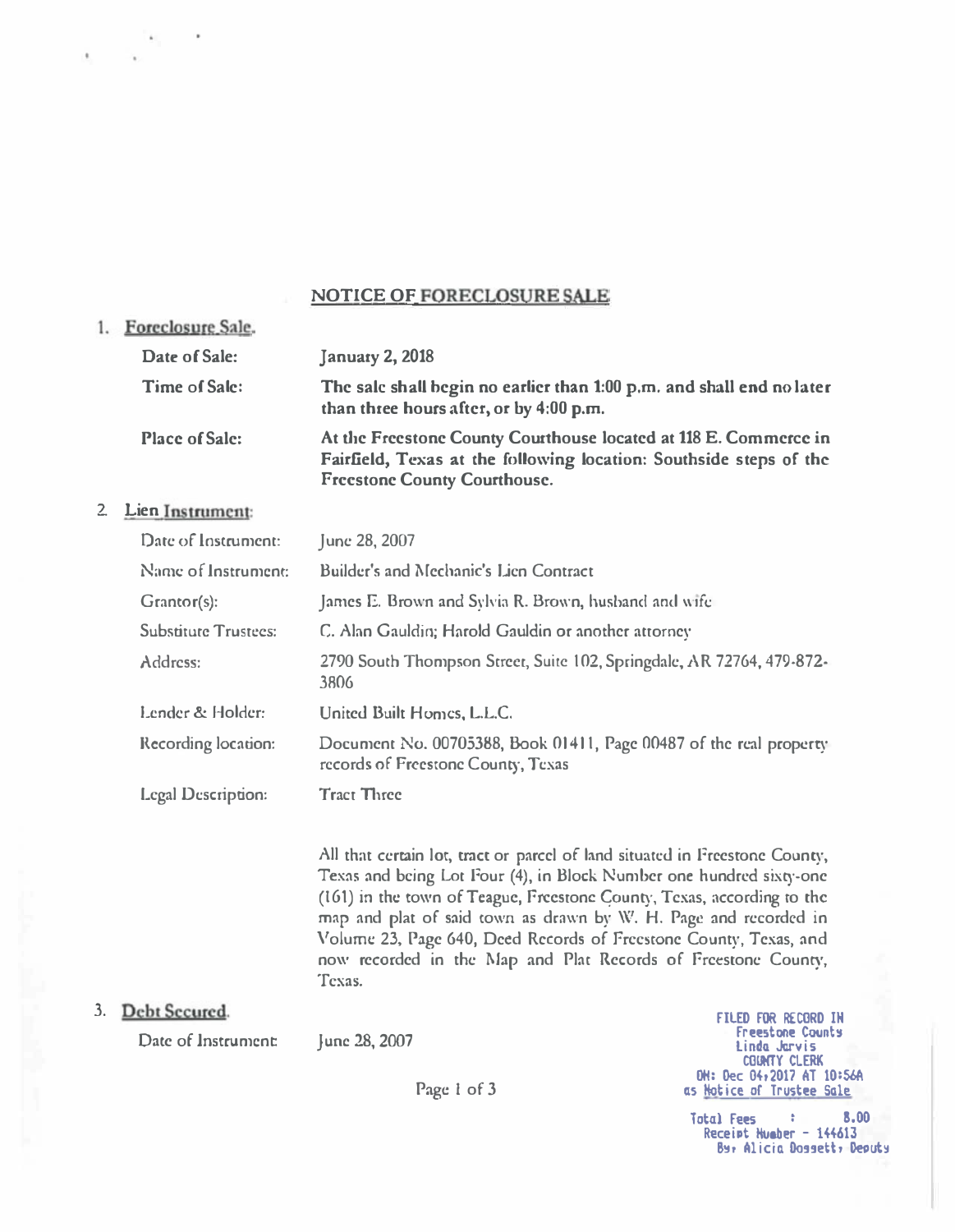| Name of Instrument: | Retail Installment Contract                          |
|---------------------|------------------------------------------------------|
| $Debtor(s)$ :       | James E. Brown and Sylvia R. Brown, husband and wife |
| Lender & Holder:    | United Built Homes, L.L.C.                           |
| Original amount:    | \$101,280.00                                         |

¥,

- 4. Default and Request to Act: Default has occurred in the payment of the Retail Installment Contract e and in the performance of the obligations of the Builder's and Mechanic's Lien Contract. Because of that default, United Built Homes, L.L.C., the owner and holder of the Builder's and Mechanic's Lien Contract, has requested Substitute Trustee to sell the Property. 'Therefore, notice 1s given that on and at the Dare, Time and Place for Foreclosure Sale described above, Substitute Trustee will sell the Property in accordance with the Terms of Sale described below, the Builder's and Mechanic's Lien Contract , and the Texas Property Code.
- 5. Postponement, Withdrawing, or Rescheduling of the Sale The Builder's and Mechanic's Lien Contract pcrmjts the Holder to postpone, withdraw, or reschedule the sale for another day. In that case, the Substitute Trustee need nor appear at the scheduled sale to announce the postponement, withdrawal, or rescheduling. Notice of any rescheduled foreclosure sale will be re-posted and re-filed, and may be after the date originally scheduled for this sale.
- 6. Terms of Sale. The sale will be conducted as a public auction to the highest bidder for cash, subject to the provisions of the Builder's and Mechanic's Lien Contract permitting the Holder to have the bid credned up ro the amount of the unpaid debt secured br the Builder's and Mechanic's Uen Contract . Those desiring to purchase the property will need to demonstrate their ability to pay cash on the day the property is sold. The sale will be made expressly subject to any title matters set forth in the Builder's and Mechanic's Lien Contract. Prospective bidders are reminded that, by law, the sale will be subject to all prior matters of record affecting the property. Prospective bidders are strongly urged to examine the property records to determine the nature and extent of such matters, if anr.
- 7. Property Sold "AS IS." Pursuant to section 51.009 of the Texas Property Code, the Property will be sold "AS IS," without any expressed or implied warranties, except as to the warranties (if any) provided for under the Builder's and Mechanic's Lien Contract. Prospective bidders are advised to conduct an independent investigation of the nature and physical condition of the Property.
- 8. **Conditions.** Pursuant to section 51.0075(a) of the Texas Property Code, Substitute Trustee reserves the right to set further reasonable conditions for conducting the Foreclosure Sale. Any such further conditions shall be announced before bidding is opened for the first sale of the day held br Substitute Trustee.
- 9. Inquiries. Questions concerning the sale may be directed to the undersigned Agent and Attorney for the Lender
- 10. ASSERT AND PROTECTYOUR RIGHTS AS AMEMBER OFTHE ARMEDFORCES OF THE UNITED STATES. IF YOU ARE OR YOUR SPOUSE IS SERVING ON ACTIVE MILITARY DUTY, INCLUDING ACTIVE MILITARY DUTY AS A MEMBER OF THE TEXAS NATIONAL GUARD OR THE NATIONAL GUARD OF ANOTHER STATE OR AS A MEMBER OF A RESERVE COMPONENT OF THE